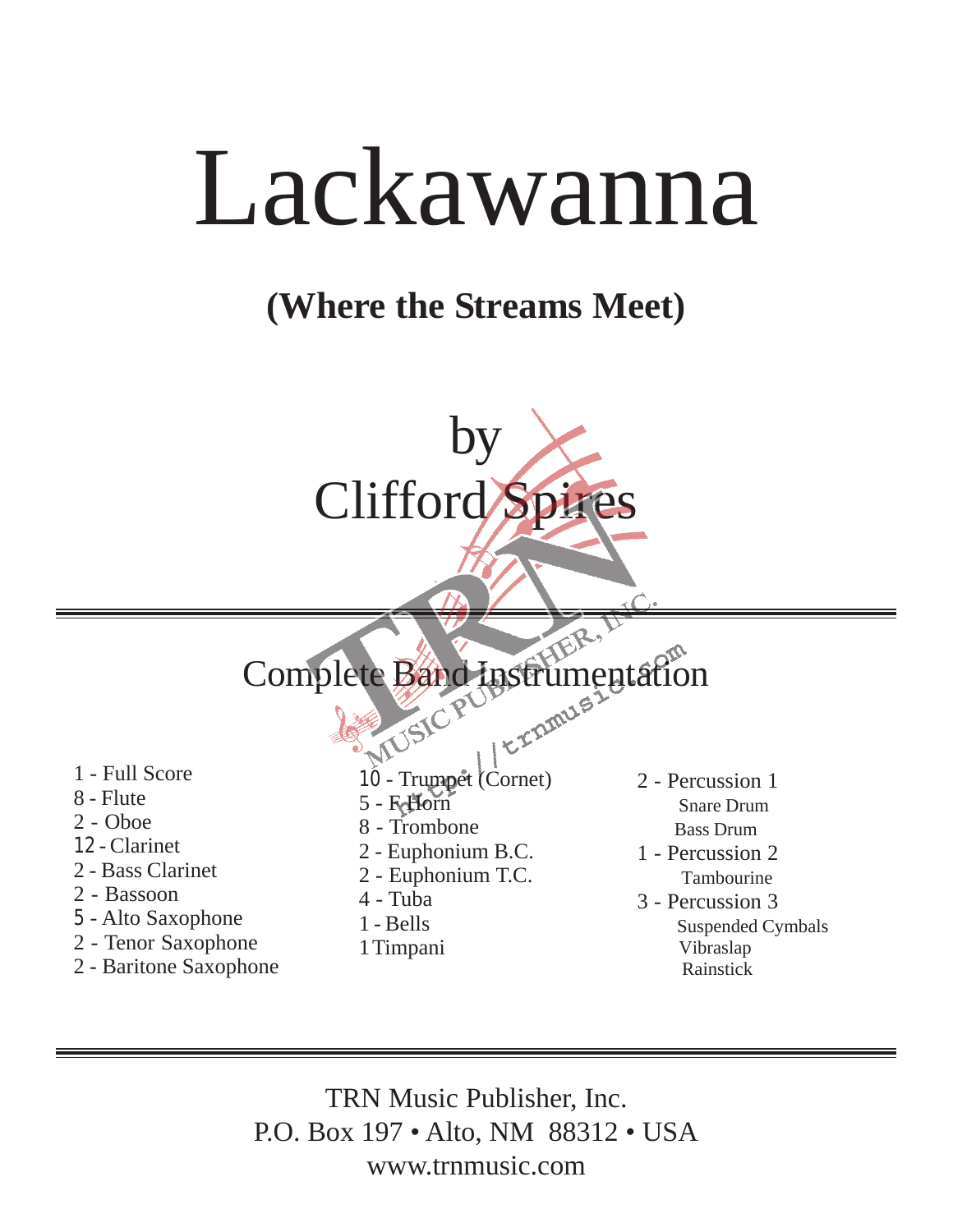#### **About the music…**

In many Native American cultures "The River" serves as a metaphor for life. The life of a river is expressed in its flow just as our lives are a continuous flow of experiences. Lackawanna is a musical representation of life's journey along the river as it gently flows towards the future. The great mystery occurs when the "stream forks" and we must choose our path. Ultimately our choices define our unique personal experience and connection with the earth.

The **Lackawanna River** is a tributary of the Susquehanna River, approximately 35 miles (56 km) long, in northeastern Pennsylvania in the United States. It flows through a region of the northern Pocono Mountains that was formerly a historically significant center of anthracite coal mining in the United States. The lower reaches of the river flow through the urbanized areas of Scranton, which grew around its banks in the 19th century as an industrial center. Its name comes from a Lenni Lenape word meaning "stream that forks."

#### **Rehearsal Suggestions:**

The music provides an excellent opportunity to focus on the fundamentals of tone production and intonation. A legato style should be used throughout with attention to the specific dynamic undulations. Some flexibility can be given with the treatment and selection of percussions.

#### **The Composer**

Born in 1964, **Clifford Spires** is a Native Texan" from Rockwall, where he graduated in 1982 and later returned to teach. He received a Bachelor of Music Education degree from Southeastern Oklahoma State University and the Master of Trumpet Performance degree from *Oklahoma City University*. Mr. Spires has had a distinguished teaching career spanning two decades and currently serves as Director of Bands for the Everman Independent School District in Everman, Texas. Mr. Spires proudly holds an *Honorable Discharge* from the *United States Marine Corps* (USMC) and resides in Burleson, Texas with his wife Kristin and sons, Brendan and Nicholas.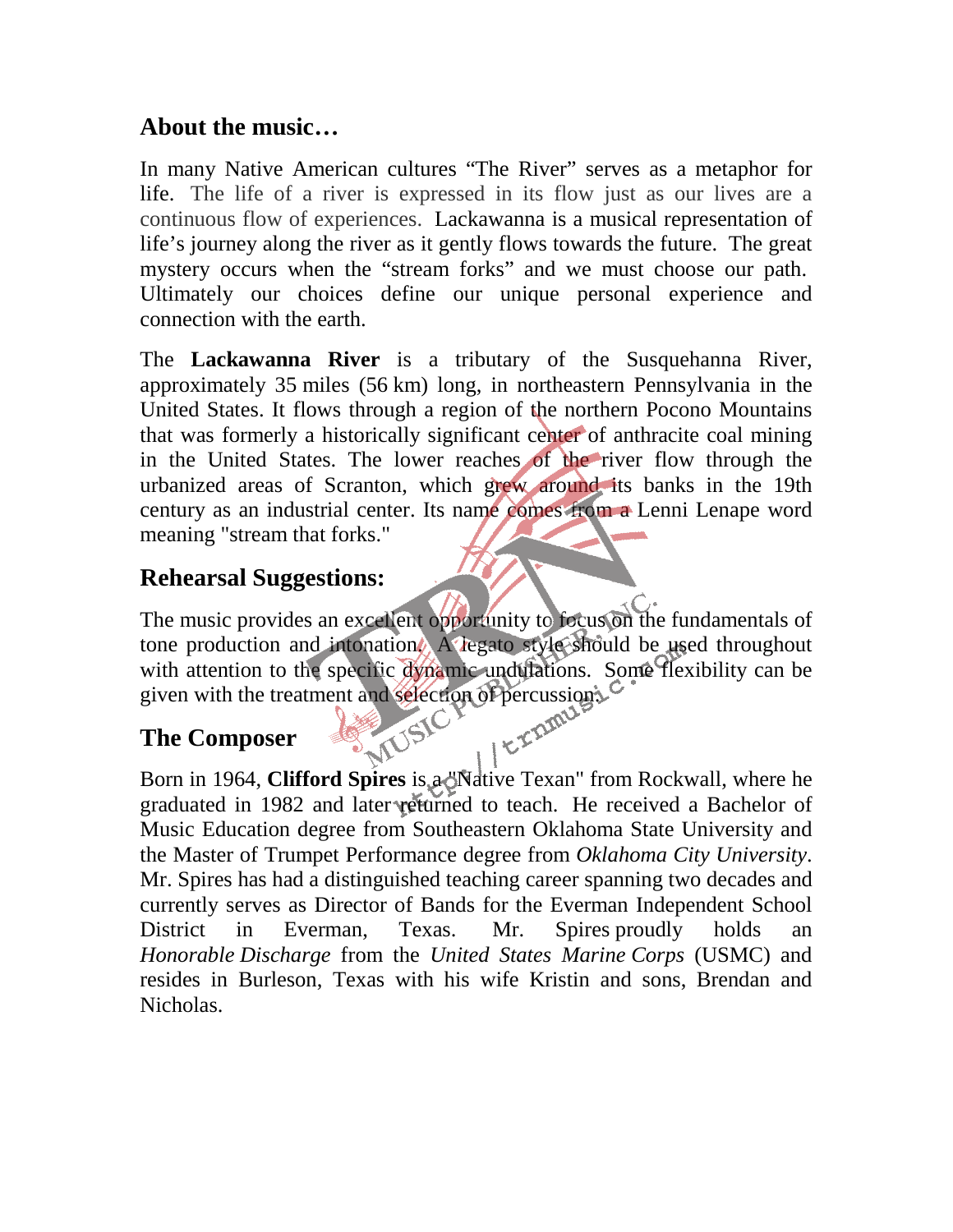*LACKAWANNA*

*(Where the Streams Meet)*

Clifford Spires



Copyright © MMXI by TRN Music Publisher, Iinc. International Copyright Secured. All Rights Reserved. Printed in U.S.A.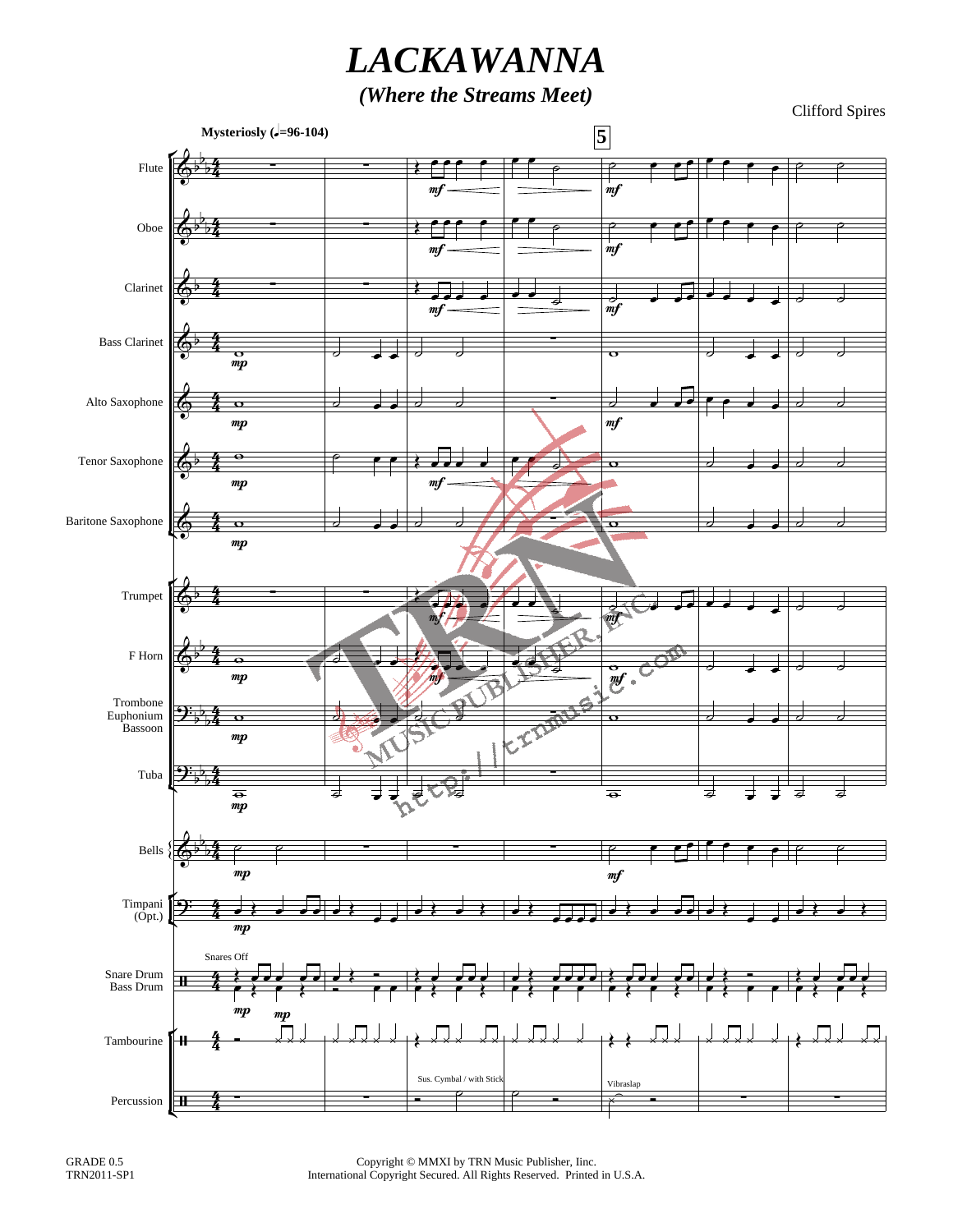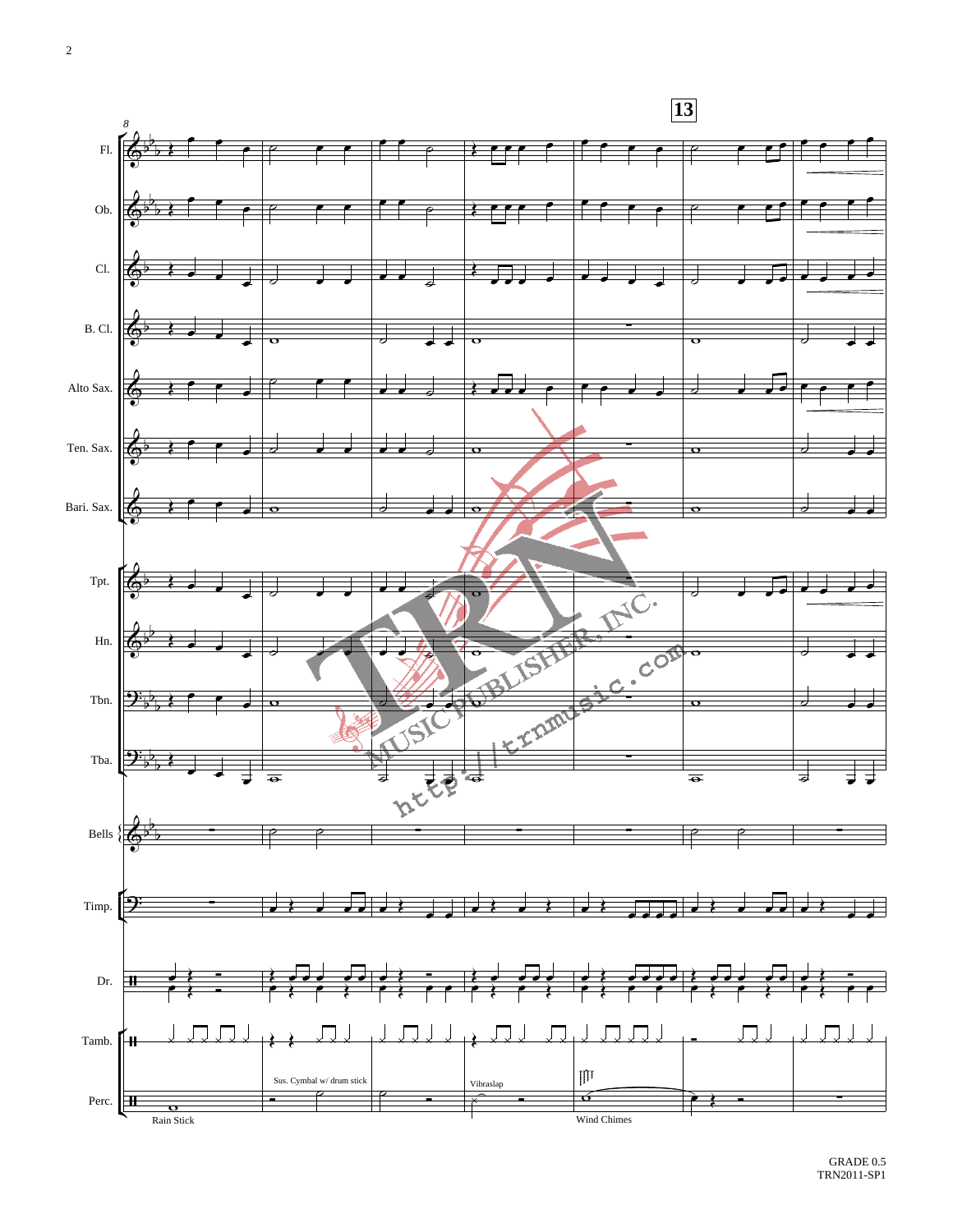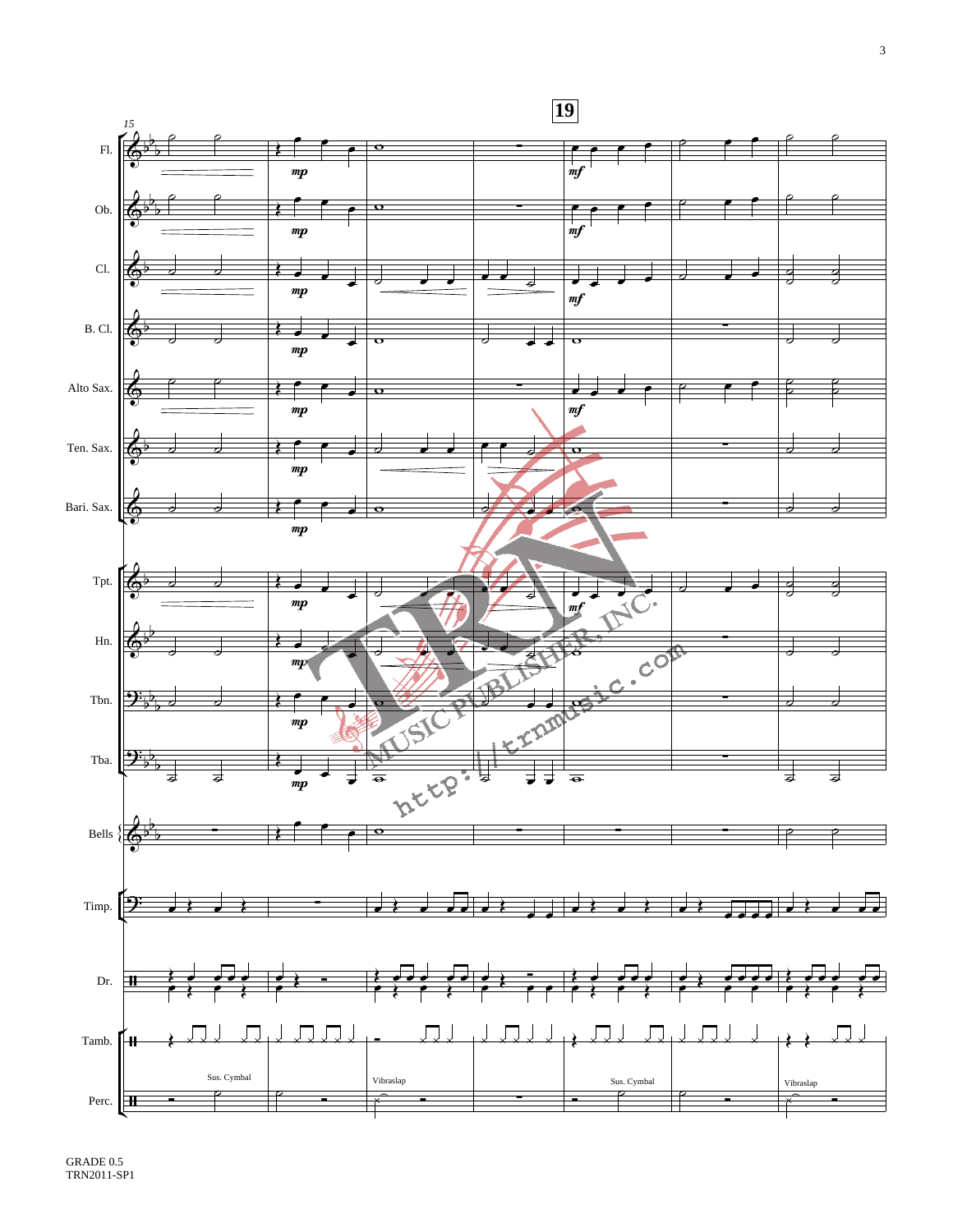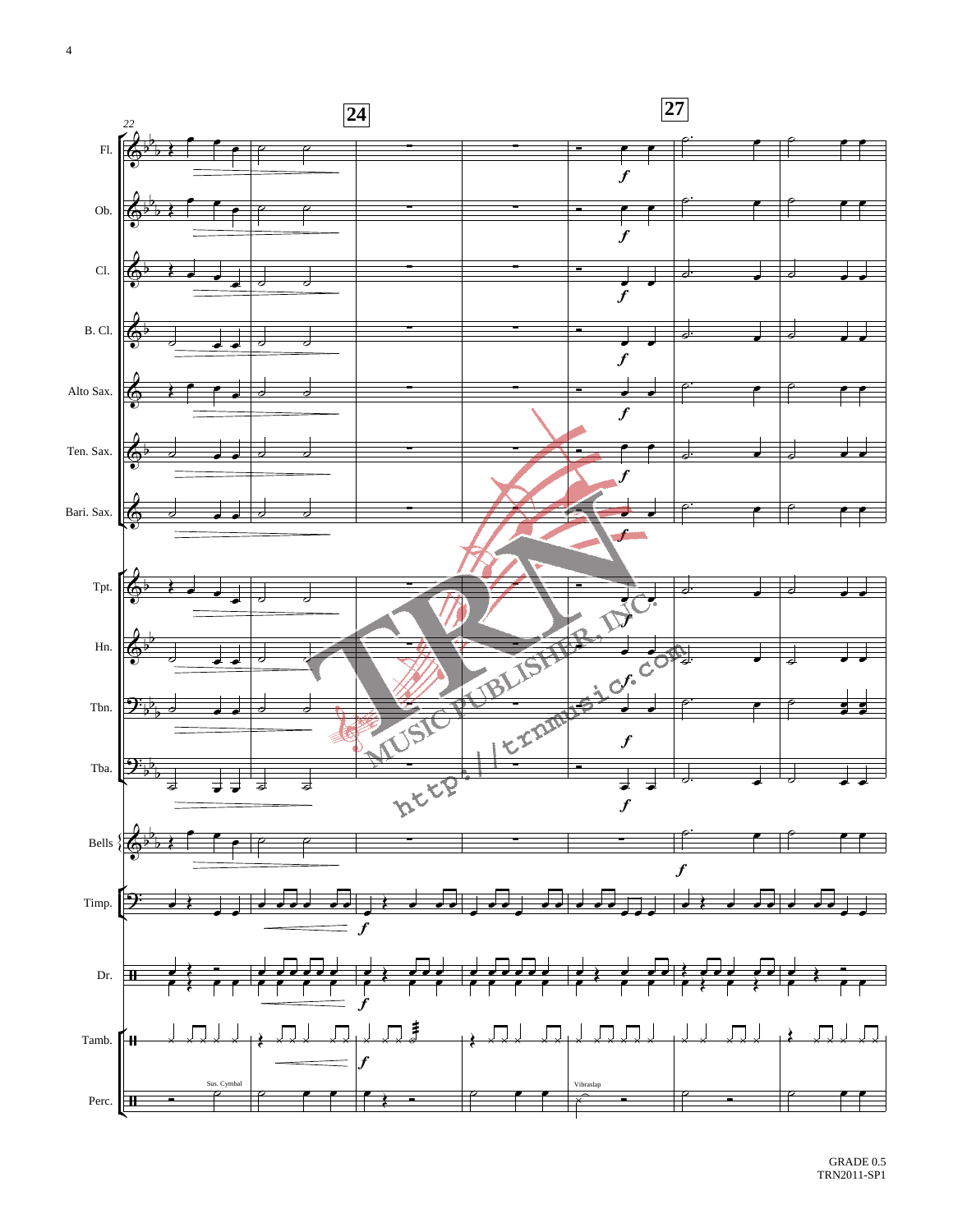